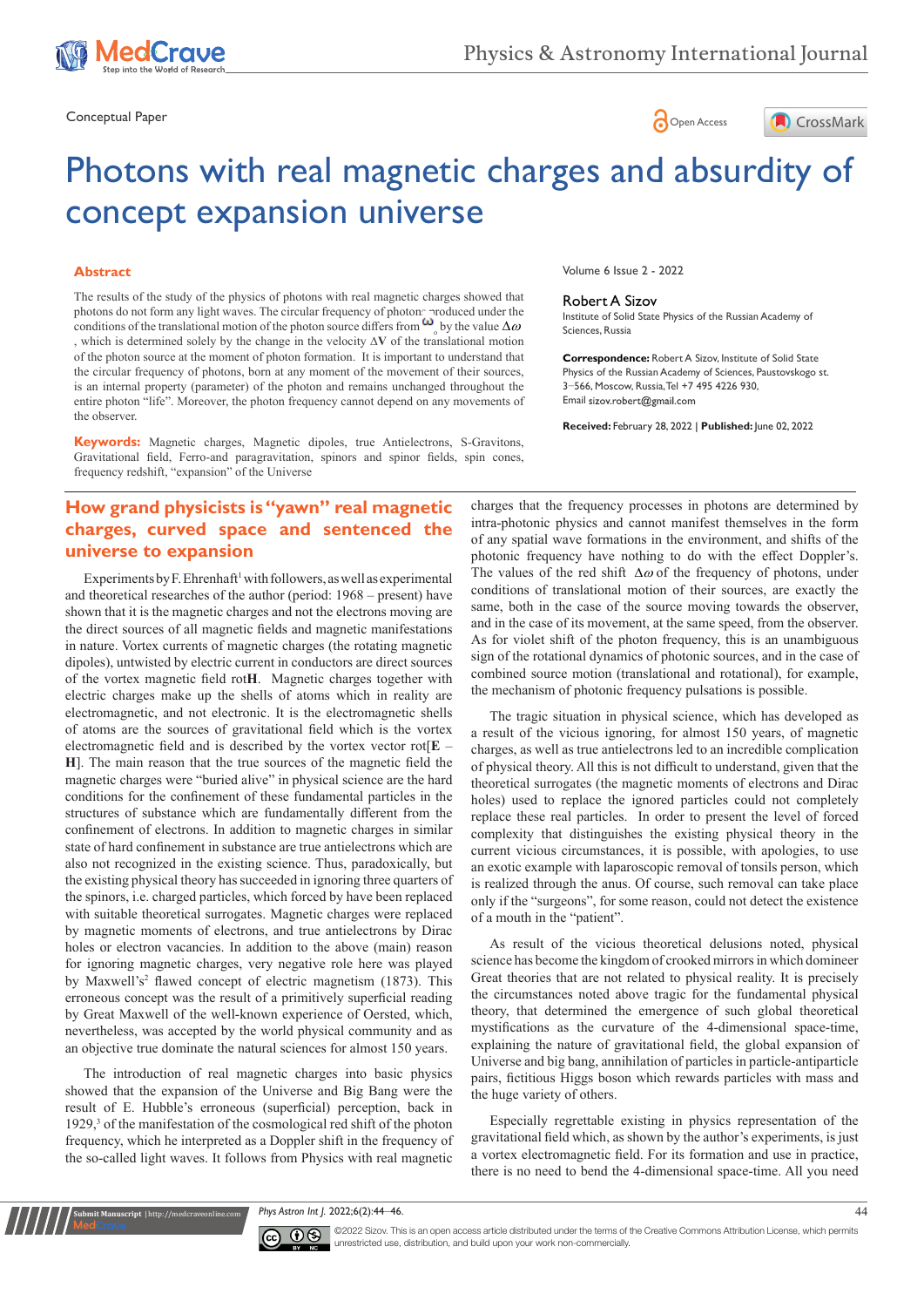for this, is to legalize real magnetic charges and learn how to work with them.

#### **Conclusion**

The grandiose falsifications in Physics dealt for severe blow to the related natural sciences. So, for example, in chemistry, biophysics and biology, in an "absence" of magnetic charges and true anti-electrons in atomic shells, the vicious electronic concept of chemical bonding has been established. The scale of damage that vicious (electronic) physics has inflicted on the related sciences still needs to be determined. In addition to the general physical aspects described above, the existing vicious electronic physics has closed all possibilities of approaching new, very useful effects and technologies. First of all, these are technologies associated with the use of the energy potential of the Earth's gravitational field. Such technologies are based on the effects formed in the interaction of artificial (technical) gravitational fields, such as ferro- and paragravitational fields, with the Earth's gravitational field. An example of such an interaction is the effect of gravitational (ferrogravitational) levitation discovered and investigated by the author. In the publications describe such technologies developed by the present author.

The vicious EM-concept of Maxwell, which is called in the publication author as "vicious virus Maxwell's", can to associate with the "cancerous" an education in "body" of the Physical science the "metastasis" of which pierce through many directions of physical theory, giving them a false and even mystical significance. Conducting global "chemotherapy" of the modern physical theory with the purpose of eliminating the numerous misconceptions generated by Maxwell's vicious concept, according to the author, is the most urgent task for today. All this needs to be done, and as soon as possible because after 10 - 15 years even robots will laugh at us.

**Note.** Experimental and theoretical substantiation of the provisions set forth in the publication can be found in the following articles (see. References).4-22

#### **Application**

The main reasons for ignoring real magnetic charges in existing physics.

Real magnetic charges, as well as true antielectrons, which make up 3/4 of atomic shells, were "buried alive" in existing physics as a result of four basic physical and general human circumstances.

1. Physics of hard confinement of magnetic charges and true antielectrons in structures of substance is the main reason for their vicious ignore in physical science

It is the physics of hard confinement mentioned above that was the main reason why these particles very difficult to experimentally extract from the substance and to study in detail.

The conditions for confinement electric and magnetic charges in the normal (non-superconducting) state of a conductor are submitted by in Figure, which shows the location of the levels of electrons, true anti-electrons and magnetic charges (magnetons and antimagnetons) on of energy scale.

Figure: Schematic diagram of the location on the energy scale of the levels of electrons (in the energy **well**) and magnetic charges with true anti-electrons (under the energy **dome**) in the normal state of conductor.

As you know, electronic levels are in a potential "**well**" and for an electron to come out into a free state from connection with the conductor lattice it is necessary to increase its internal energy, for example, by heating. As for the magnetic charges and true antielectrons, their energy levels are located under the potential "**dome**" and for these particles to enter the free state, the substance should be cooled, i.e. reduce his internal energy. At deep stages of cooling of some substances, their superconducting state is realized which is associated with the transition of magnetic charges and true antielectrons into a state free from coupling with the superconductor lattice. Under conditions of superconductivity the differences in the physics of confinement of electric and magnetic charges in the lattice of a solid are removed which manifests itself in the complete symmetry of electromagnetic effects and manifestations.



However, it is important to understand that the difficulties of experimental work with real magnetic charges do not all mean at all that these particles do not exist.

1. The primitive-superficial perception of J. Maxwell in 1873<sup>2</sup> of the results of well-known Oersted experiment

It is precisely J. Maxwell, based on his primitive and superficial impression of the famous Oersted experiment, introduced into physics the vicious myth that the direct sources of the magnetic field are moving electrons. The so-called first Maxwell equation k  $J_e$  = rot**H**, in fact, is erroneous, since it involves two different physical processes: 1)  $k_1$  **J**e = rot**J**<sub>g</sub>  $\mu$  2)  $k_2$  rot**J**<sub>g</sub> = rot**H**, where rot**J**<sub>g</sub> is the vortex orbital current of magnetic charges (a rotating magnetic dipole). The fact is that electrons in the composition of an electric current are exclusively mediators, which are capable only of spinning magnetic dipoles that actually exist in substance (see the first equation). As for the magnetic field, its direct sources are real magnetic charges which in the compositions of rotating magnetic dipoles and form the well-known vortex magnetic field rot**H** (see the second equation).

2. The inertia of erroneous human thinking

During 150 years of the dominance of Maxwell's vicious electric magnetism, theoretical "Himalayas" were built in physical science, on which, starting from "kindergarten", many generations of scientists were brought up. It should also be noted that the physical theory in the described paradoxical circumstances was able to do the impossible, i.e. to provide, more or less, qualitative interpretations of most of the observed effects and manifestations, and even to make their satisfactory numerical estimates. Of course, the theoretical basis of existing physics, built in conditions of vicious disregard of magnetic charges and true antielectrons, cannot fully meet the natural realities. At the same time, this "collection" of highly intelligent and beautiful theoretical constructions turned out to be very attractive to many physicists and out are not so easy to abandon. This is the rare case when of the expression **"Woe from Wit"** is appropriate.

One can understand the negative reaction of venerable physicists and, especially theorists, whose entire scientific life passed under the sign of Maxwell's vicious Electric Magnetism. It is this layer of